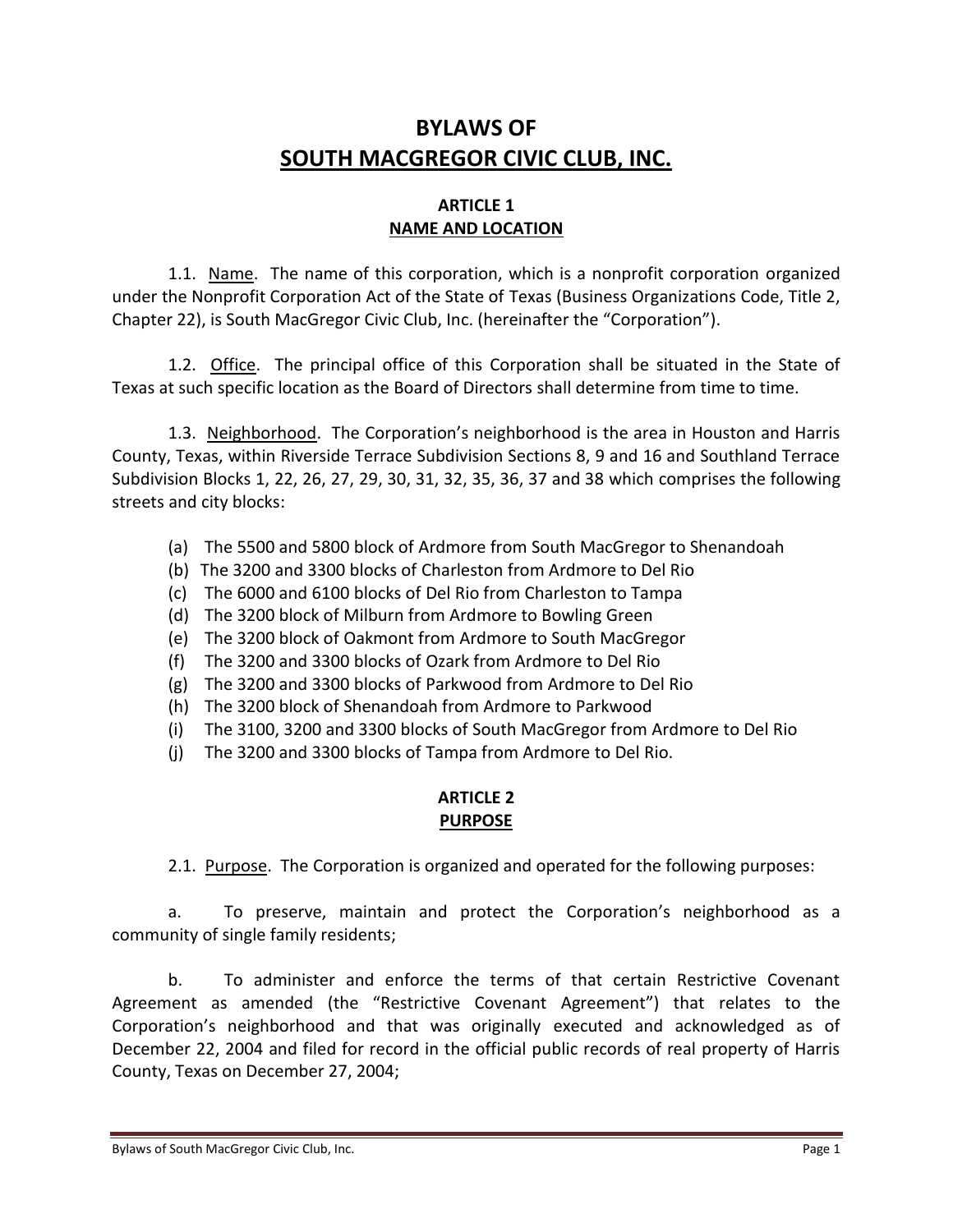c. To promote the general welfare and common good of the Corporation's neighborhood, its environs and broader community;

d. To sponsor, promote and support civic activities, and encourage governments and governmental agencies to make decisions, adopt legislation, promulgate regulations and take actions, that will maintain or enhance the quality of life in the Corporation's neighborhood, environs and community;

e. To have and use all powers, rights and privileges of a nonprofit corporation of the State of Texas; and

f. In the event the Corporation seeks to obtain exemption from taxes within the meaning of Sec. 501(c)(4) of the Internal Revenue Code of 1986 (as amended) or any other provision of the Internal Revenue Code or the corresponding provisions of any future United States internal revenue law, the Corporation shall operate in accord with the statutes and regulations relating to such exemption.

### **ARTICLE 3 MEMBERSHIP**

3.1. Membership. Any adult who is a property owner within the Corporation's neighborhood and who is subject to the Restrictive Covenant Agreement by execution or ratification of same is a member of the Corporation; provided however that voting and other privileges of membership are conditional upon payment of the annual dues established pursuant to these Bylaws. All adults who are members in good standing of the South MacGregor Civic Club, an unincorporated association, and who are subject to the Restrictive Covenant Agreement at the time of the organization of the Corporation and adoption of these Bylaws shall automatically be members of the Corporation until January 1, 2014.

3.2. Voting Rights and Other Privileges. Each member in good standing, including payment of dues, shall be entitled to vote with respect to those matters submitted to the members for action or approval; provided, however, that for each lot, tract or real estate parcel with a separate street address there shall be a single vote with respect to any matter voted on. All members who share ownership of the property at a single street address must agree as to how the vote for such property is to be cast. Votes may be taken by voice, by a show of hands or by written ballot. Voting members shall have no right to cumulate their votes.

Proxy voting by members shall be permitted but only in accord with the following restrictions:

a) The person granting the proxy must be entitled to vote and must provide a written document to the President or Secretary of the Corporation at least one day prior to the date of the meeting which (i) states the date of the meeting as to which the proxy is granted; (ii) states that the grantor will not attend the meeting and (iii)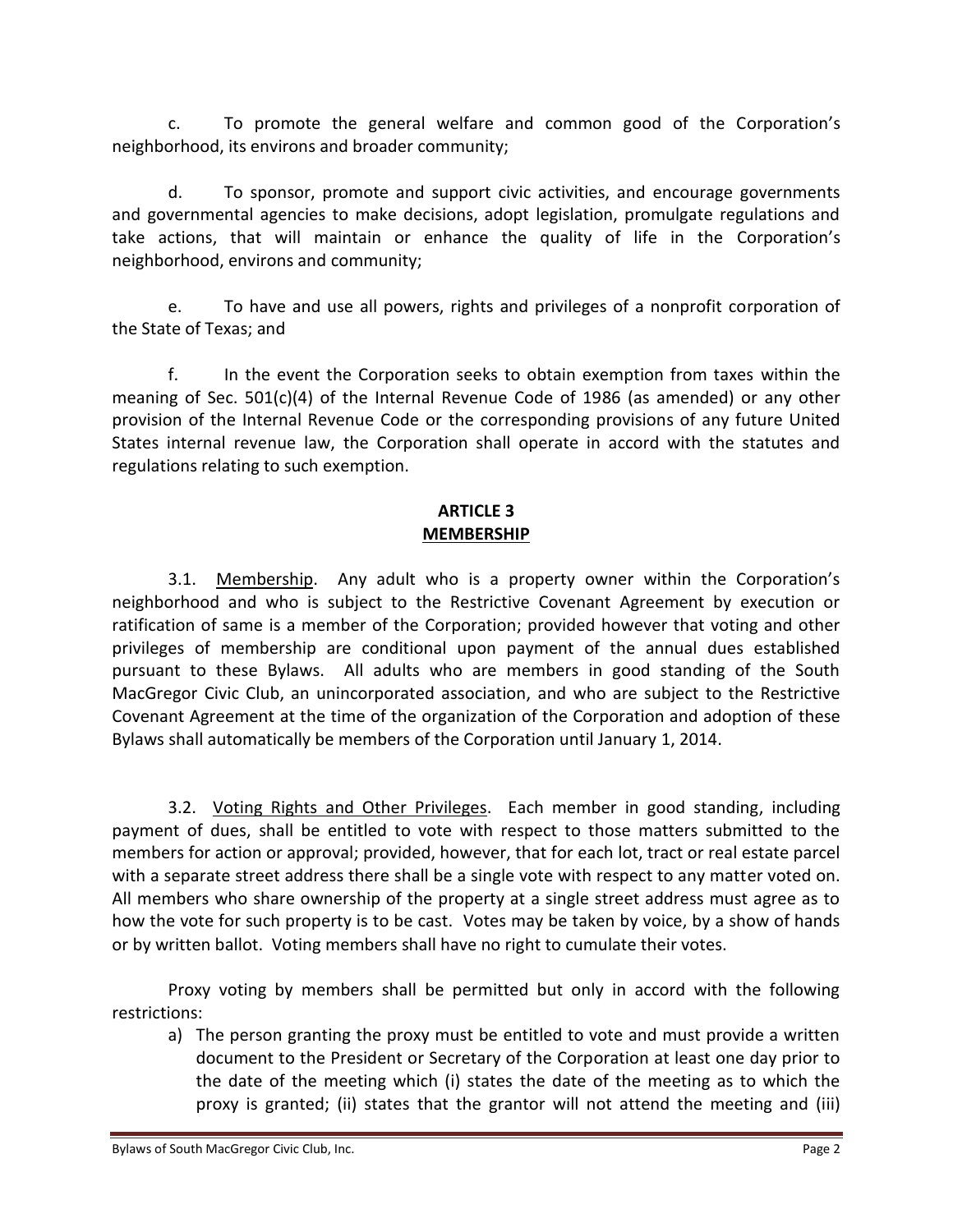names the person who will act on the grantor's behalf and vote for the grantor at the meeting.

- b) A grant of proxy shall be valid only for a single meeting and shall be null and void after the date of the meeting
- c) No person may receive and exercise more than one proxy at any meeting.
- d) The grantee of a proxy may decline to exercise it and in such case no vote shall be cast on behalf of the grantor of the proxy.
- e) At any meeting, no more than Ten Percent (10%) of the votes may be made by proxy. If there is more than one proxy at any meeting and this 10% restriction requires the disallowance of one or more proxies, the President, Secretary or other officer chairing the meeting shall determine which proxy or proxies shall be disallowed by a drawing of lots.

The privilege of holding office in the Corporation, making motions, debating and voting is limited to members current in the payment of dues. Notwithstanding the foregoing, the President or chair of any meeting may grant non-Members the privilege of making statements for consideration by the membership.

3.3. Membership Dues and Special Assessments. All members shall pay annual membership dues to the Corporation in such amounts and in such manner as the Board of Directors determines from time to time. Each year the Board of Directors shall specify a date, and give all members prior written notice thereof, when membership dues are due.

Special assessments may be levied by a two-thirds vote of all members of the Club.

3.4. Meetings of Members. Regular meetings of the voting members shall be held at such dates and times as the Board of Directors may fix in the notice of such meeting at such place as may be designated by the Board of Directors. The Board of Directors shall hold at least one annual meeting of members and one other regular meeting each calendar year.

On even numbered calendar years an annual meeting shall be held in November for the election of directors and officers but if for any reason such meeting is not held, they may be elected in any special meeting of the voting members held for that purpose.

Special meetings of the voting members for any purpose or purposes may be called at any time by the President or by a majority of the directors, or upon written petition by at least ten percent (10%) of the voting members.

Unless the Board of Directors determines otherwise as to any meeting, all meetings of members shall be closed to the general public.

3.5. Notice of Meetings of Members. Notice of each regular and special meeting shall be given to each member entitled to vote thereat, either personally or by prepaid mail, or by facsimile transmission or other electronic means, addressed to each member at the address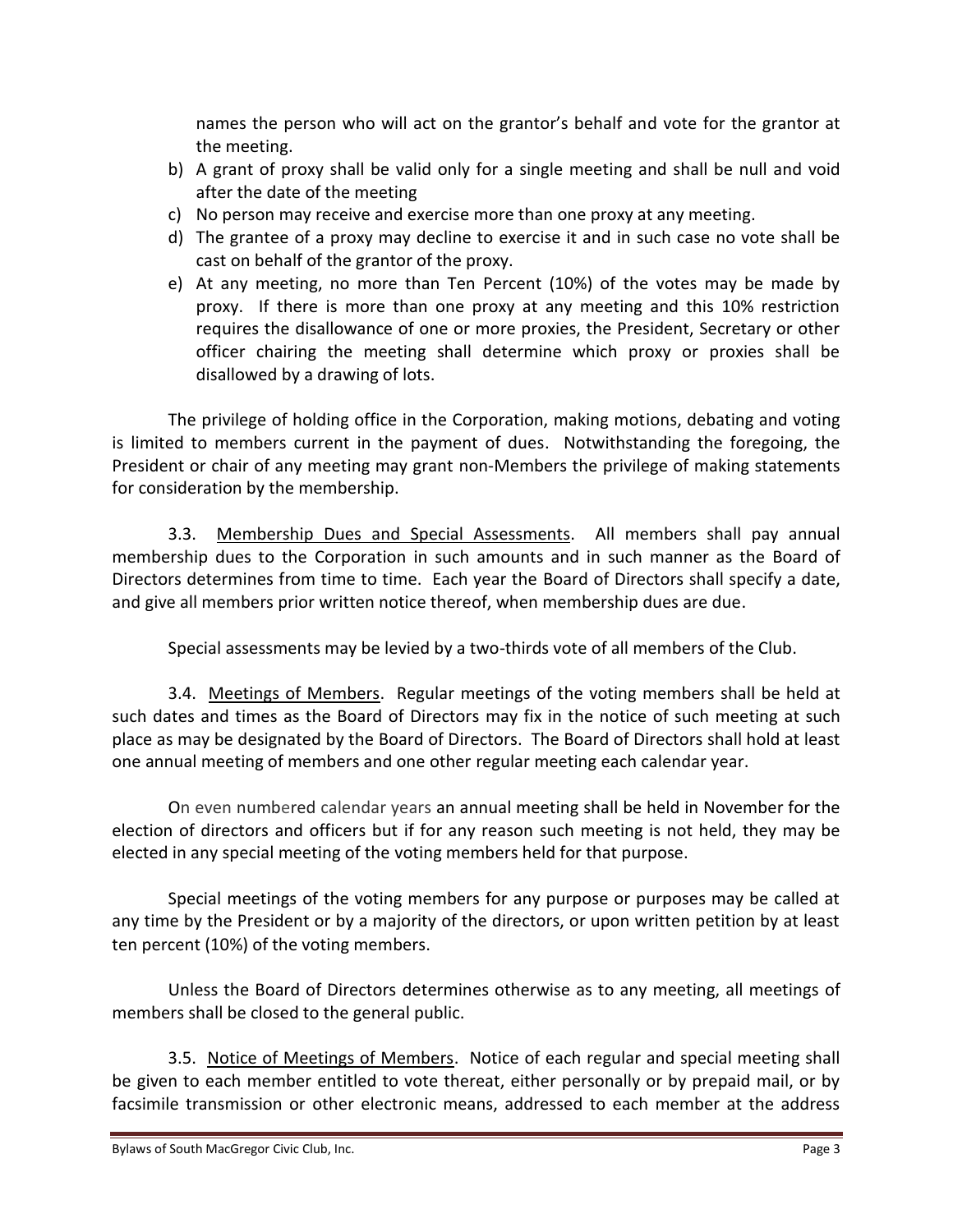appearing on the books of the Corporation. Such notices shall be sent not less than ten (10) and not more than sixty (60) days before each meeting, and shall specify the place, day, and hour of the meeting and shall state the general nature of the business to be considered in such meeting. The notice of the annual meeting shall designate it as such.

3.6. Quorum. The presence in person of the lesser of Fifteen (15) voting members or Twenty-Five percent (25%) of the voting membership shall constitute a quorum. Consistent with Section 3.2 that provides for one vote per street address, only one member per street address shall be counted in determining the existence of a quorum. Proxy votes shall not be counted in determining the presence of a quorum. Whether or not a quorum is present, the meeting may be adjourned by a vote of the members present. The vote by a majority of the votes entitled to be cast by the members present at which a quorum is present is the act of the members meeting unless the vote of a greater number is required by law, the Certificate of Formation or these Bylaws.

### **ARTICLE 4 DIRECTORS**

4.1. Powers. Subject to any limitations of the Certificate of Formation, the Texas Nonprofit Corporation Act or these Bylaws, all corporate powers shall be exercised by, or under the authority of, and the business and affairs of the Corporation shall be controlled by the Board of Directors. Without prejudice to such general powers, but subject to the same limitations, it is hereby expressly declared that the directors shall have the following powers:

(a) To prescribe such powers and duties for officers as may not be inconsistent with law, with the Certificate of Formation, or these Bylaws.

(b) To conduct, manage and control the affairs of the Corporation, and to make such rules and regulations therefor, not inconsistent with law, or with the Certificate of Formation, or these Bylaws, as they may deem best.

(c) To designate any place for the holding of any membership meeting or Board of Directors meeting, to change the principal office of the Corporation for the transaction of its business from one location to another; to adopt make and use a corporate seal and to alter the form of such seal from time to time, as, in their judgment, they may deem best, provided such seal shall at all times comply with the provisions of law.

(d) To manage in such manner as they may deem best, all funds and property, real and personal, received and acquired by the Corporation, and to distribute, loan or dispense the same or the income and profits therefrom.

4.2. Number of Directors. The Board of Directors shall consist of five officers and eight additional directors; provided however that the number of additional directors may be changed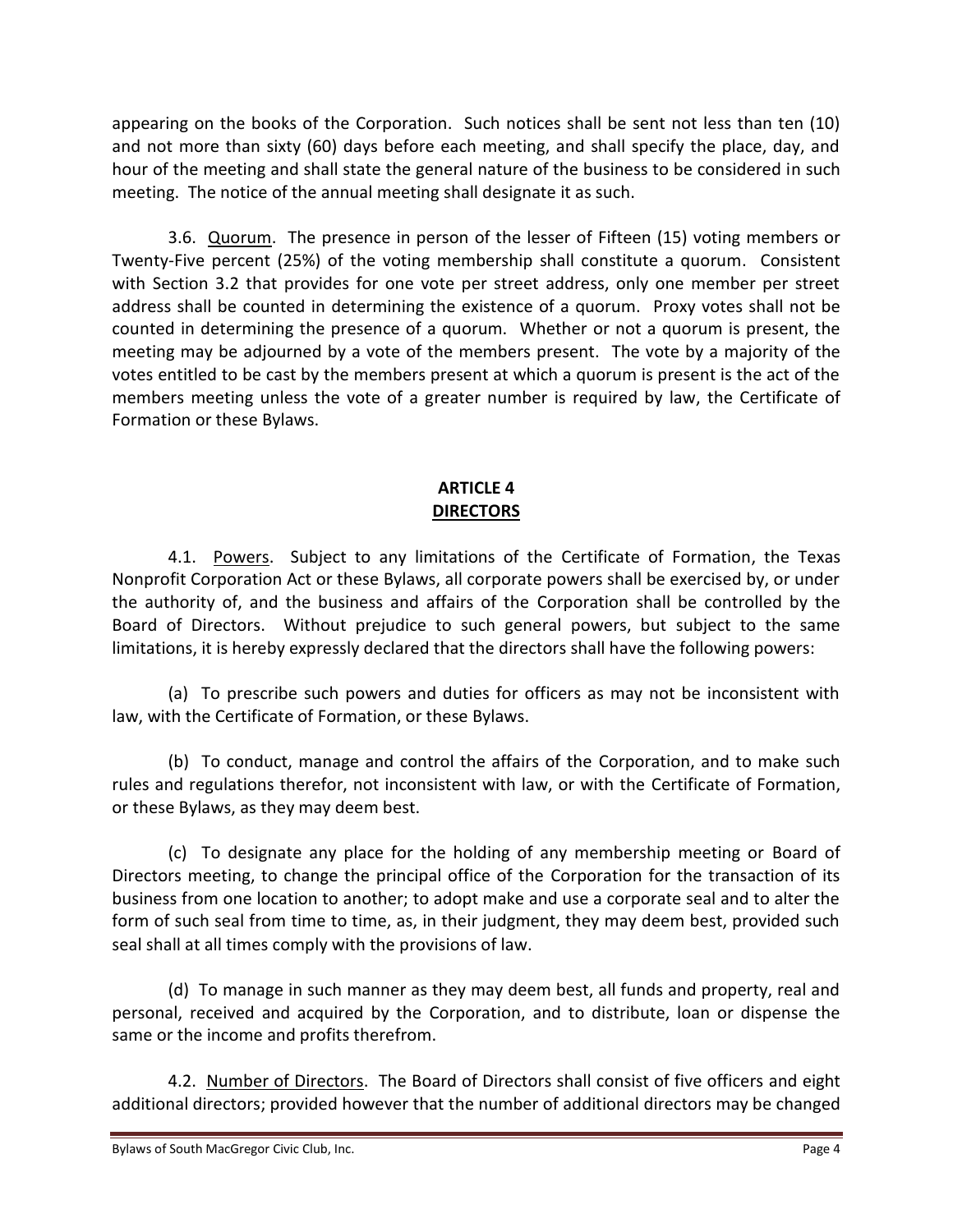from time to time by action of the voting members. No decrease in the number of directors shall shorten the term of any director then in office.

4.3. Qualifications for Office. At the inception and throughout his or her term of office, each director must be a voting member in good standing (including payment of dues) with this Corporation. Each director shall serve without compensation except for reasonable expenses incurred for the Corporation. Each director shall be at least 18 years of age.

4.4. Election of Directors. All directors shall be elected by majority vote of the voting members of the Corporation; provided however that until the first election of directors in November 2014, the board of directors shall be those persons elected by the initial board of directors designated in the Corporation's Certificate of Formation and such other persons as that elected board may further elect. If there are multiple candidates for any director position and no one candidate secures a majority in the initial vote, there shall be a runoff election between the two candidates with the highest number of votes. The term of each director, upon being elected to office, shall begin at the beginning of the next calendar year.

4.5. Term of Office. Subject to the longer initial terms as hereinafter provided, the regular term of office for each director shall be Two Years, unless sooner terminated by death, incapacity, resignation or removal. There shall be staggered terms for the Board of Directors so that approximately half of the directors will be elected each voting year. There shall be two classes of directors: Class 1 shall have an initial term that terminates on January 1, 2017 and Class 2 shall have an initial term that terminates on January 1, 2015. Class 1 shall have seven directors including the President, Treasurer and Secretary. Class 2 shall have six directors including the Vice President and Financial Secretary. The Board of Directors shall designate the non-officer members of the two classes of directors serving initial terms.

Directors may be elected to no more than two (2) successive terms. A director who has served all or part of two (2) successive terms shall be ineligible for reelection for one (1) year. All directors shall hold office until the expiration of the term for which each was elected, until a successor has been duly elected and qualified, or until the director's prior resignation or removal as hereinafter provided. Notwithstanding the foregoing, if the Board of Directors determines that there are an inadequate number of members willing to serve as director in any election, the Board of Directors may waive the restrictions relating to successive terms.

4.6. Nomination of Directors and Officers. Prior to the November meeting of voting members in even-numbered years, the Board of Directors shall select a committee to present a list to the Board of Directors containing the names of eligible nominees as directors and officers for the ensuing year. Said list shall contain the names of at least one eligible nominee to each vacancy. In case the Board of Directors fails, for any reason, to elect such a committee within the time specified, then it shall be the duty of the President to appoint such a committee. Nominations made by the committee for directors and officers must be delivered to the Secretary at least sixty (60) days before the annual meeting of the voting members. The Secretary shall attach a list of nominees to the notification of the annual meeting of the voting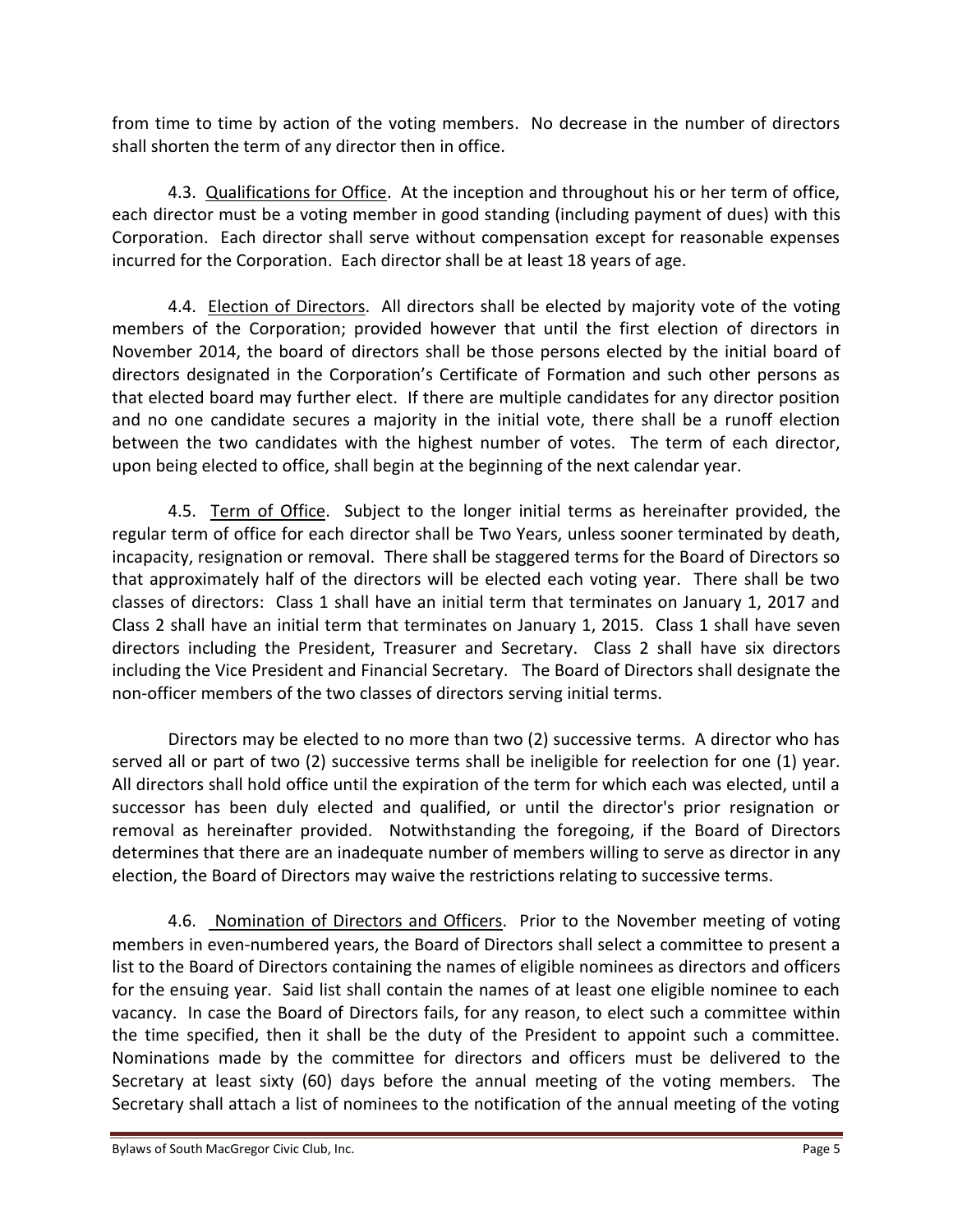members. Notwithstanding the foregoing, additional nominations shall be received from members at the meeting held for election of officers and directors and such nominations, if any, shall be accepted if the nominated person is qualified and agrees to serve.

4.7. Removal, Resignation. Any director may resign from office at any time by giving written notice thereof to an officer of the Corporation. Any director may be removed with cause by a two-thirds vote of all of the other directors then in office.

Cause for removal exists whenever a director:

(a) fails to attend three (3) consecutive regular meetings of the Board of Directors and/or of the members, notwithstanding that he or she otherwise qualifies for office;

(b) is convicted of a felony;

(c) has committed a material breach of his or her fiduciary duty; or

(d) ceases to be a member in good standing of the Corporation while in office as a director.

4.8. **Existence of Vacancies**. A vacancy in the Board of Directors exists in case of the happening of any of the following events:

(a) The death, incapacity, resignation, or removal of any director.

(b) The authorized number of directors is increased.

4.9. Filling of Vacancies. The Board of Directors shall fill the remaining term of any vacancy by election of the members at the next general or a special meeting of members.

4.10. Place and Number of Meetings. Meetings of the Board of Directors shall be held at any place which has been designated from time to time by resolution of the Board or by written consent of all directors. In the absence of such designation, meetings shall be held at the principal office of the Corporation. The Board shall hold at least one annual meeting and two other meetings each calendar year.

4.11. Special Meetings. Special meetings of the Board of Directors for any purpose(s) may be called at any time by the President, or by the Vice President at the direction of the President, or if the President is absent, or unable or refuses to act, by one-third of the directors then in office.

4.12. Notice of Meetings. A regular meeting of the directors may be held without prior notice. Notice of the time and place of special meetings of the Board shall be given personally to the directors or sent by mail or other form of communication, charges prepaid, addressed to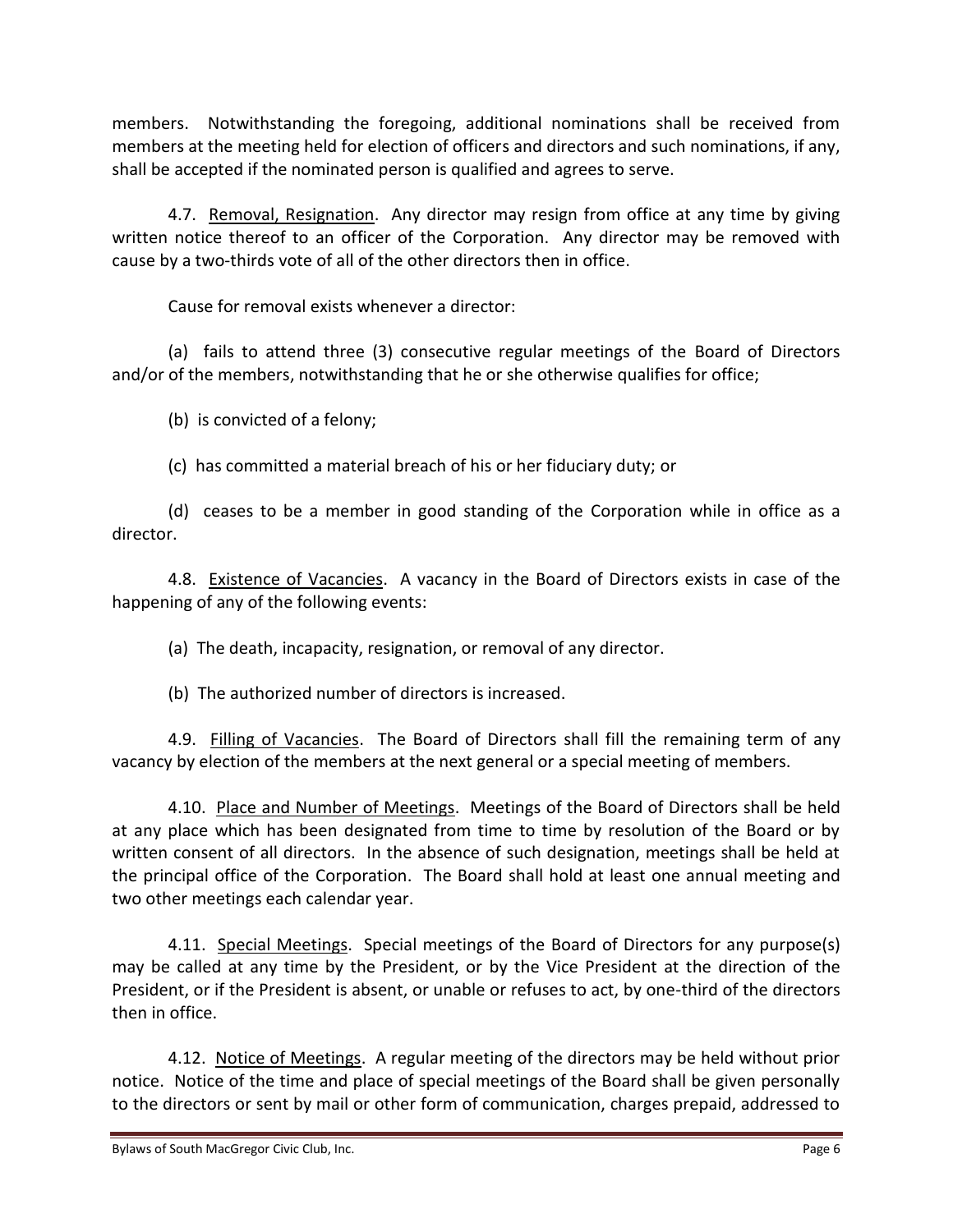the director at their address as shown upon the records of the Corporation at least three (3) days in advance of such meeting. Such notice shall state the general nature of the business to be considered at the special meeting.

4.13. Quorum and Voting. A quorum will consist of at least seven directors including the President or Vice President; provided that if the meeting is a special meeting called by onethird of the directors then in office, a quorum does not require the presence of the President or vice President. Proxy votes shall not be counted in determining the presence of a quorum. Every act or decision done or made by a majority of the directors present at a meeting duly held, at which a quorum was present, shall be regarded as the act of the Board of Directors, unless a greater number is required by law or by the Certificate of Formation or by these Bylaws. Each director present shall be entitled to one (1) vote.

Proxy voting by directors shall be permitted but only in accord with the following restrictions:

- a) The person granting the proxy must be entitled to vote and must provide a written document to the President or Secretary of the Corporation at least one day prior to the date of the meeting which (i) states the date of the meeting as to which the proxy is granted; (ii) states that the grantor will not attend the meeting and (iii) names the person who will act on the grantor's behalf and vote for the grantor at the meeting.
- b) A grant of proxy shall be valid only for a single meeting and shall be null and void after the date of the meeting
- c) No person may receive and exercise more than one proxy at any meeting.
- d) The grantee of a proxy may decline to exercise it and in such case no vote shall be cast on behalf of the grantor of the proxy.
- e) At any meeting, no more than Ten Percent (10%) of the votes may be made by proxy. If there is more than one proxy at any meeting and this 10% restriction requires the disallowance of one or more proxies, the President, Secretary or other officer chairing the meeting shall determine which proxy or proxies shall be disallowed by a drawing of lots.

A director may participate in any meeting of the directors by means of conference telephone or similar communications equipment by means of which all persons participating in the meeting can hear each other. Participation in a meeting pursuant to this paragraph constitutes presence in person at the meeting.

The transactions of any meetings of the Board of Directors, however called and noticed, or wherever held, shall be as valid as though they had a meeting duly held after regular call and notice, if a quorum be present and if, either before or after the meeting, each of the directors not present signs a written waiver of notice or a consent to holding such meeting or an approval of the minutes thereof. All such waivers, consents, or approvals shall be filed with the corporate records or made a part of the minutes of the meeting.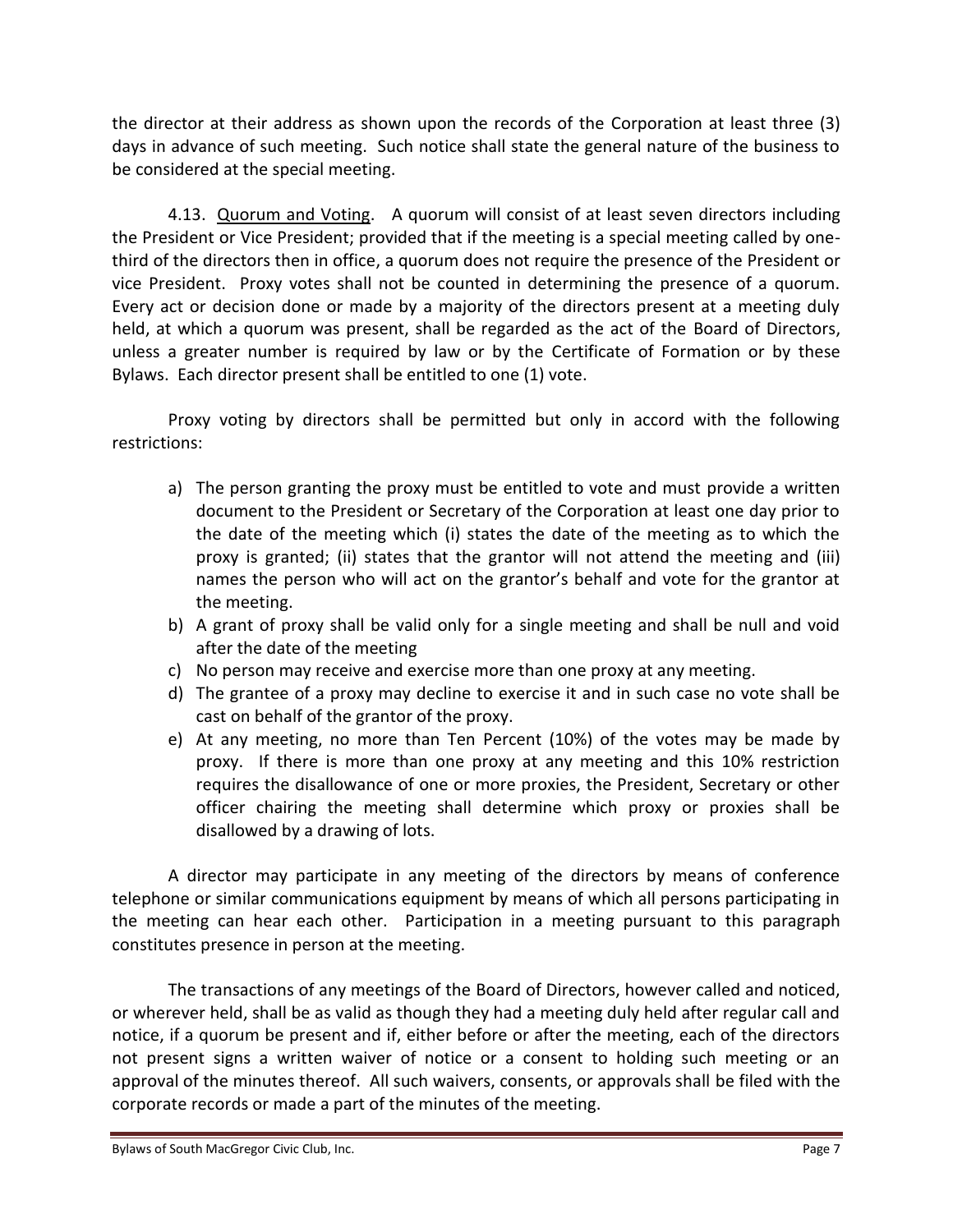4.14. Presumption of Assent. A director who is present at any meeting of the directors, or a committee thereof of which the director is a member, at which action on a corporate matter is taken, is presumed to have assented to such action unless a dissent is entered in the minutes of the meeting or unless the director files a written dissent to the action with the person acting as the secretary of the meeting before or promptly after the adjournment thereof. A director who is absent from a meeting of the Board, or a committee thereof of which the director is a member, at which any such action is taken is presumed to have concurred in the action unless the director files a dissent with the Secretary of the Corporation within a reasonable time after obtaining knowledge of the action.

4.15. Action By Unanimous Written Consent. Any action required or permitted to be taken by the Board of Directors may be taken without a meeting and with the same force and effect as if taken by a unanimous vote of directors, if authorized by writing signed individually or collectively by all directors. Such consent shall be filed with the regular minutes of the Board.

4.16. Notice of Adjournment. Notice of the time and place of holding an adjourned meeting need not be given to absent directors if the time and place be fixed at the meeting adjourned.

4.17. Committees. Committees of the Board of Directors shall be standing or special. The Board of Directors or the President may refer to the proper committee any matter affecting the Corporation or any operations needing study, recommendation, or action. The Board may establish such standing or special committees as it deems appropriate with such duties and responsibilities as it shall designate, except that no committee has the power to do any of the things a committee is prohibited from doing under the Texas Nonprofit Corporation Act. The Board shall appoint the members of such committee(s) and/or shall appoint the Chair of such committee(s) and instruct said Chair to appoint other members of same. Persons other than directors may be appointed to such committees, but the Chair of each committee must be a director of the Corporation.

# **ARTICLE 5 OFFICERS**

5.1. Number and Selection. The officers of the Corporation shall be elected for two year terms by majority vote of the members and shall consist of President, Vice President, Secretary, Financial Secretary and Treasurer; provided however that until the first election of officers in November 2014 the Board of Directors shall elect the officers. If there are multiple candidates for any office and no one candidate secures a majority in the initial vote, there shall be a runoff election between the two candidates with the highest number of votes. Any two or more offices may be held by the same person except the offices of President, Secretary and Treasurer. Each officer shall hold office until a successor is elected and qualified, or until the officer's resignation, death or removal. Vacancies in offices shall be filled by election of the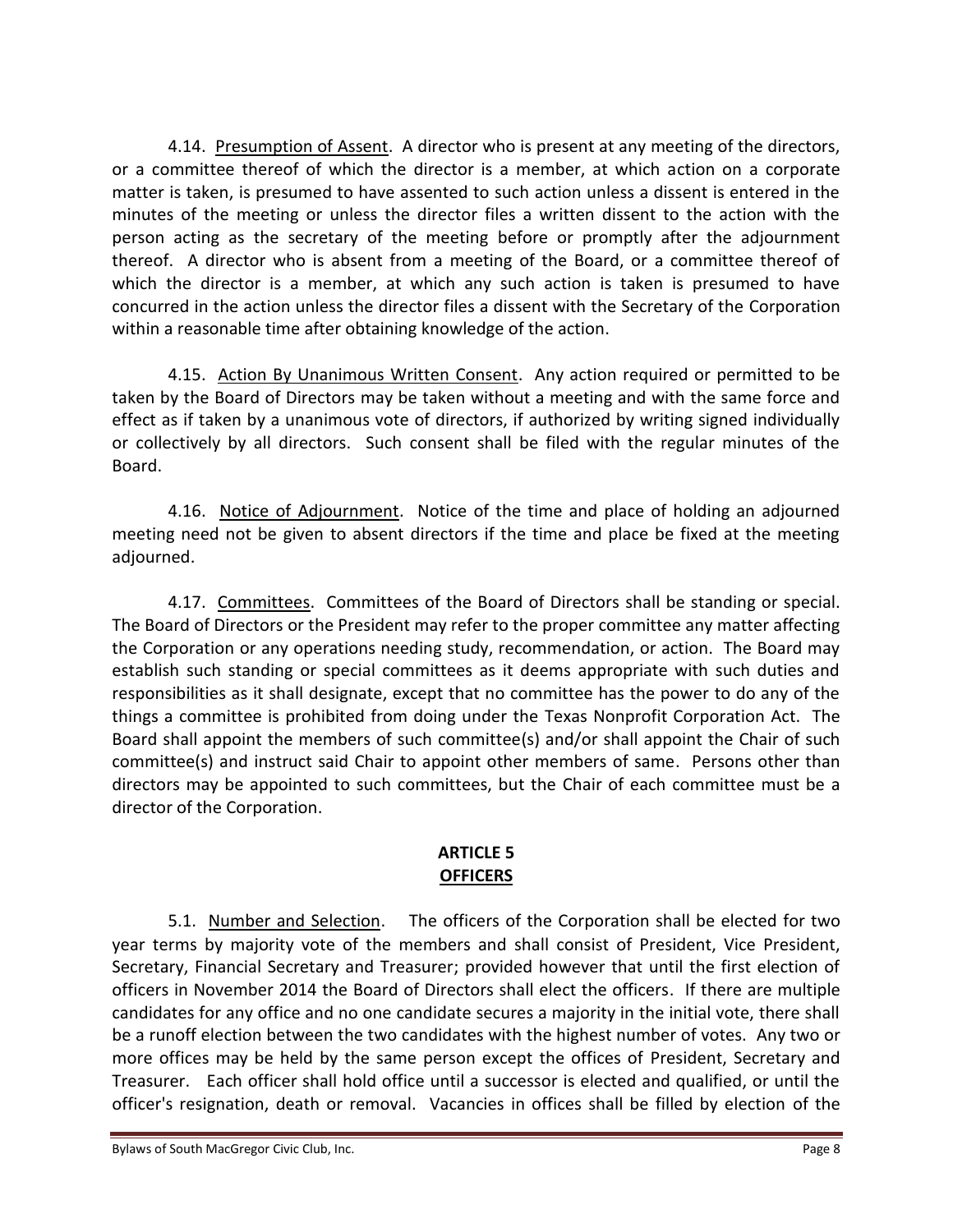members as provided in Section 4.9; provided however that the Board of Directors may elect one of the remaining directors to serve in a vacant office until the members have elected a replacement to serve the remaining term of the vacant office. In the event of the resignation of the President, the Vice President shall become President.

5.2. Qualifications. The Board of Directors may specify meeting attendance or other qualifications that all nominees for office or nominees for a specific office must satisfy.

5.3. Resignation. The resignation of any officer shall be tendered in writing to any other officer and shall be effective as of the date stated in the resignation.

5.4. President. The President shall be the chief executive and operating officer of the Corporation, and subject to the direction and under the supervision of the Board of Directors, shall have general charge of the business affairs and property of the Corporation. Subject to the provisions of Section 4.13, the President or Vice President shall preside at all meetings of the Board of Directors. The President shall decide all questions of procedure and order for the Corporation in accordance with these Bylaws. The President may vote on any matter, but shall not be required to vote except in case of a tie vote of the other directors. The President shall be an ex officio member of all committees of the Corporation. The President shall have such other duties and responsibilities and may exercise such other powers as are usually incident to the office or as from time to time may be assigned by these Bylaws or the Board of Directors.

No person shall be elected to the office of President for more than two consecutive terms and no person who has held the office of the President or acted as President for more than one year of a term to which some other person was elected President shall be elected to the office of President more than once. After an intervening election, said person will be eligible for nomination to the office of President at subsequent elections. Notwithstanding the foregoing, if the Board of Directors determines that there are no members willing to serve as President in any election, the Board of Directors may waive the restrictions relating to successive terms.

5.5. Vice President. At the request of the President, or in the President's absence or disability, the Vice President shall perform all the duties of the President. When so acting, the Vice President shall have all of the powers of, and be subject to all the restrictions upon the President. The Vice President shall have such other duties and responsibilities and may exercise such other powers as from time to time may be assigned by the President or the Board of Directors or as may be provided in these Bylaws.

5.6. Secretary. The Secretary shall cause to be kept at the principal office of the Corporation, the Secretary's principal place of business, or such other place as the Board of Directors may order, the official seal of the Corporation (if any), the membership book and a book of minutes of all meetings of directors and members. The Secretary shall keep a membership book containing names and addresses of each member, and the date upon which the membership ceased. The Secretary shall give the notices of the special meetings of the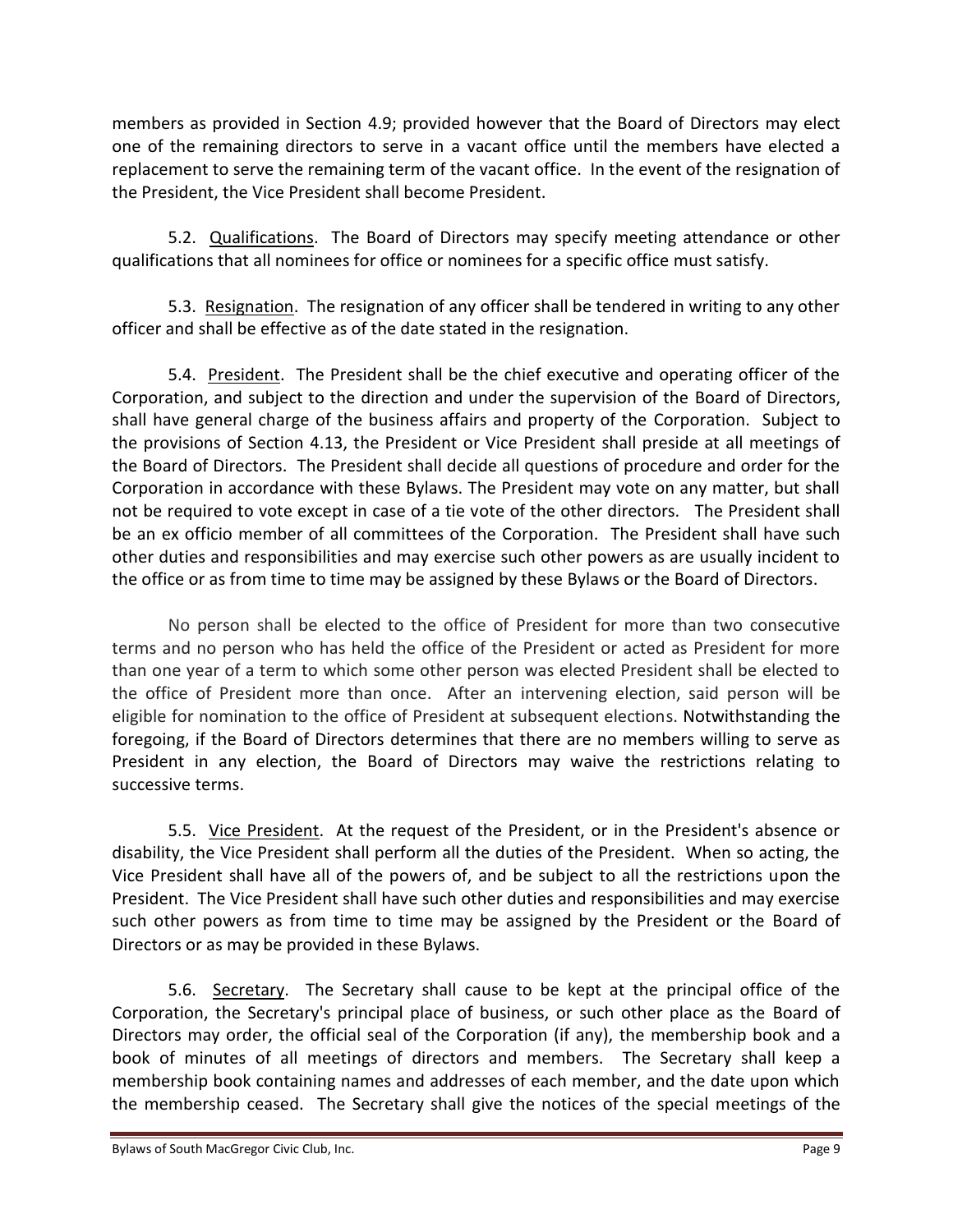voting members as provided in these Bylaws. The Secretary shall also maintain and protect a file of all official and legal documents of the Corporation. The Secretary shall perform such other and further duties as may be required by law or as may be prescribed or required from time to time by the Board of Directors or these Bylaws.

5.7. Treasurer. The Treasurer shall have custody of all Corporation funds; keep full and accurate accounts of all receipts and disbursements of the Corporation, an inventory of assets, and a record of the liabilities of the Corporation; deposit all money and other securities in such depositories as may be designated by the Board of Directors; disburse the funds of the Corporation as ordered by the President or the Board of Directors taking proper vouchers for disbursements; and prepare all statements, reports and tax returns required by law, by the President or by the Board of Directors. It shall be the duty of the Treasurer to report the finances of the Club at each regular meeting. He shall be a member of all committees of the Club that receive or disburse money. He shall secure and the Corporation shall pay for a fidelity bond as prescribed by the Board of Directors. The Treasurer shall have such other duties and responsibilities and may exercise such other powers as are usually incident to the office or as from time to time may be assigned by these Bylaws, the Board of Directors, or the President. The Board of Directors or the President may delegate all or part of the authority and duties of the Treasurer to subordinate officers.

5.8. Financial Secretary. It shall be the duty of the Financial Secretary to receive dues from each member, issue receipts for same and to maintain membership records. The records of the Financial Secretary shall determine which members and directors are qualified to vote. Not later than the second business day after the date notice is given for a meeting of members, the Financial Secretary shall prepare an alphabetical list of the names and addresses of all voting members entitled to vote at the meeting and this list must be available for inspection by the members after such day and also available for inspection at any time during the meeting or an adjournment of the meeting.

5.9. No Salaries. The officers shall serve without salary but may be reimbursed for their approved expenses.

5.10. Transition. To maintain Corporation continuity, officers whose terms of office have expired shall assure the orderly transition of authority to their successors before being relieved of their responsibilities. Similarly, officers whose terms of office have expired shall take all appropriate steps to substitute their successors on all of the Corporation's financial accounts and signature cards.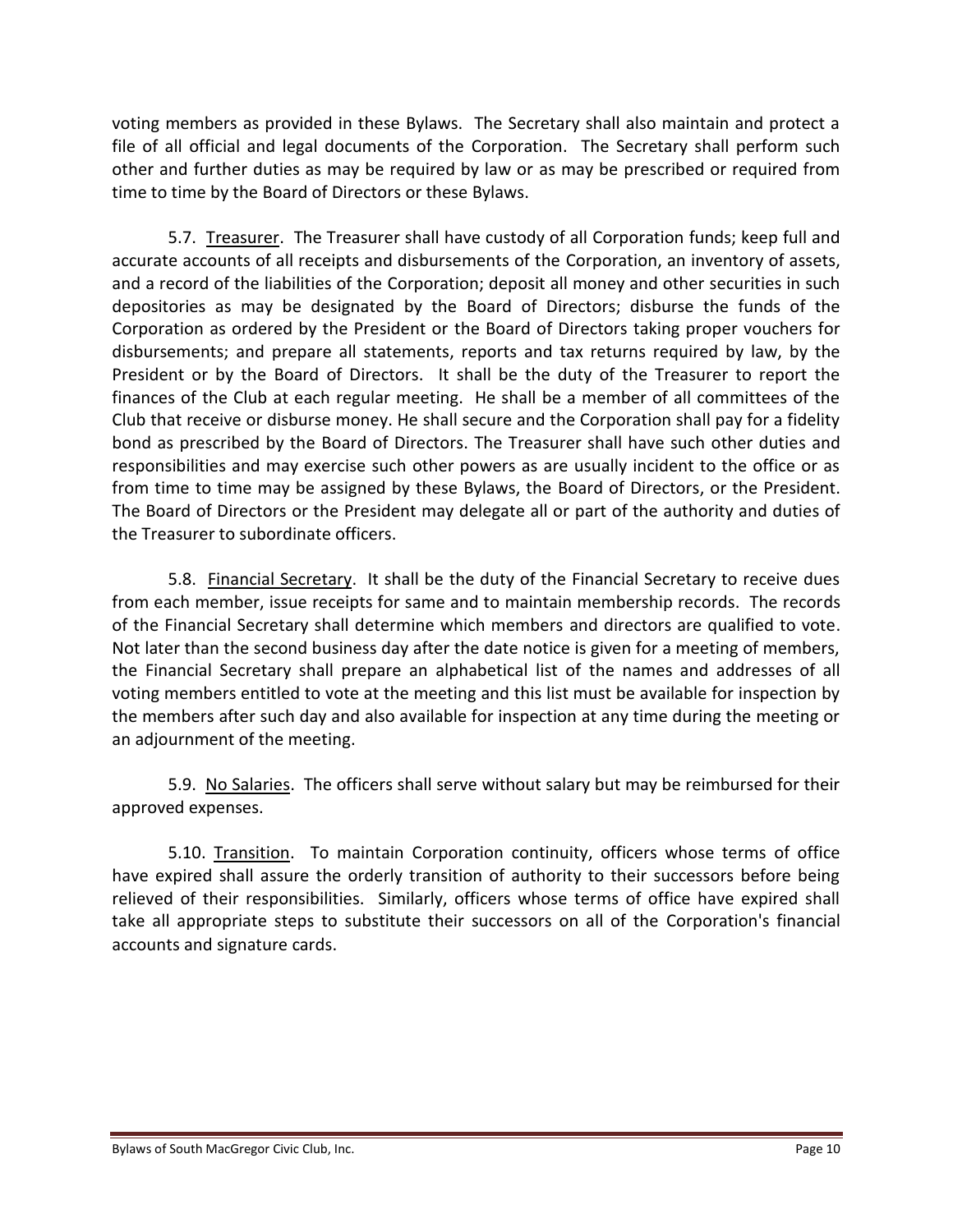### **ARTICLE 6 PROHIBITED ACTIVITIES**

6.1. Actions Jeopardizing Tax Status. In the event the Corporation is determined to be exempt in any way from local, state or federal taxation, the Corporation shall not carry on any activities not permitted under the relevant statutes or regulations providing for such exemption.

6.2. Private Inurement. No part of the net income or net assets of the Corporation shall inure to the benefit of, or be distributable to, its directors, officers, members or other private persons. However, the Corporation is authorized to pay reasonable compensation for services actually rendered and to make payments and distributions in furtherance of its tax exempt purposes.

6.3. Non-Discrimination. In the conduct of all aspects of its activities, the Corporation shall not discriminate on the grounds of race, color, national origin or gender.

6.4. Litigation. The Corporation shall not be a voluntary party in any litigation without the prior written approval of the Board of Directors.

### **ARTICLE 7 OTHER FINANCIAL MATTERS**

7.1. Property of the Corporation. The title to all property of the Corporation, both real and personal, shall be vested in the Corporation.

7.2. Disposition Upon Dissolution. Upon the dissolution or winding up of the Corporation, or in the event it shall cease to engage in carrying out the purposes and goals set forth in these Bylaws, all of the business, properties, assets and income of the Corporation remaining after payment, or provision for payment, of all debts and liabilities of this Corporation, shall be distributed to a nonprofit fund, association, or corporation which is organized and operated exclusively for tax exempt purposes which are reasonably related to the purposes and goals of this Corporation, as may be determined by the Board of Directors of this Corporation in its sole discretion.

7.3. Contracts. The Board of Directors may authorize any officer or agent to enter into any contract or execute and deliver any instrument in the name of and on behalf of the Corporation. Such authority may be general or confined to a specific instance. Unless so authorized by the Board of Directors, no officer or agent shall have any power or authority to bind the Corporation by any contract or engagement, or to pledge its credit, or render it financially liable for any purpose or to any amount. When the execution of any contract or other instrument has been authorized by the Board of Directors without specification of the executing officer, the President, either alone or with the Secretary or any Assistant Secretary, may execute the same in the name of, and on behalf of, the Corporation, and any such officer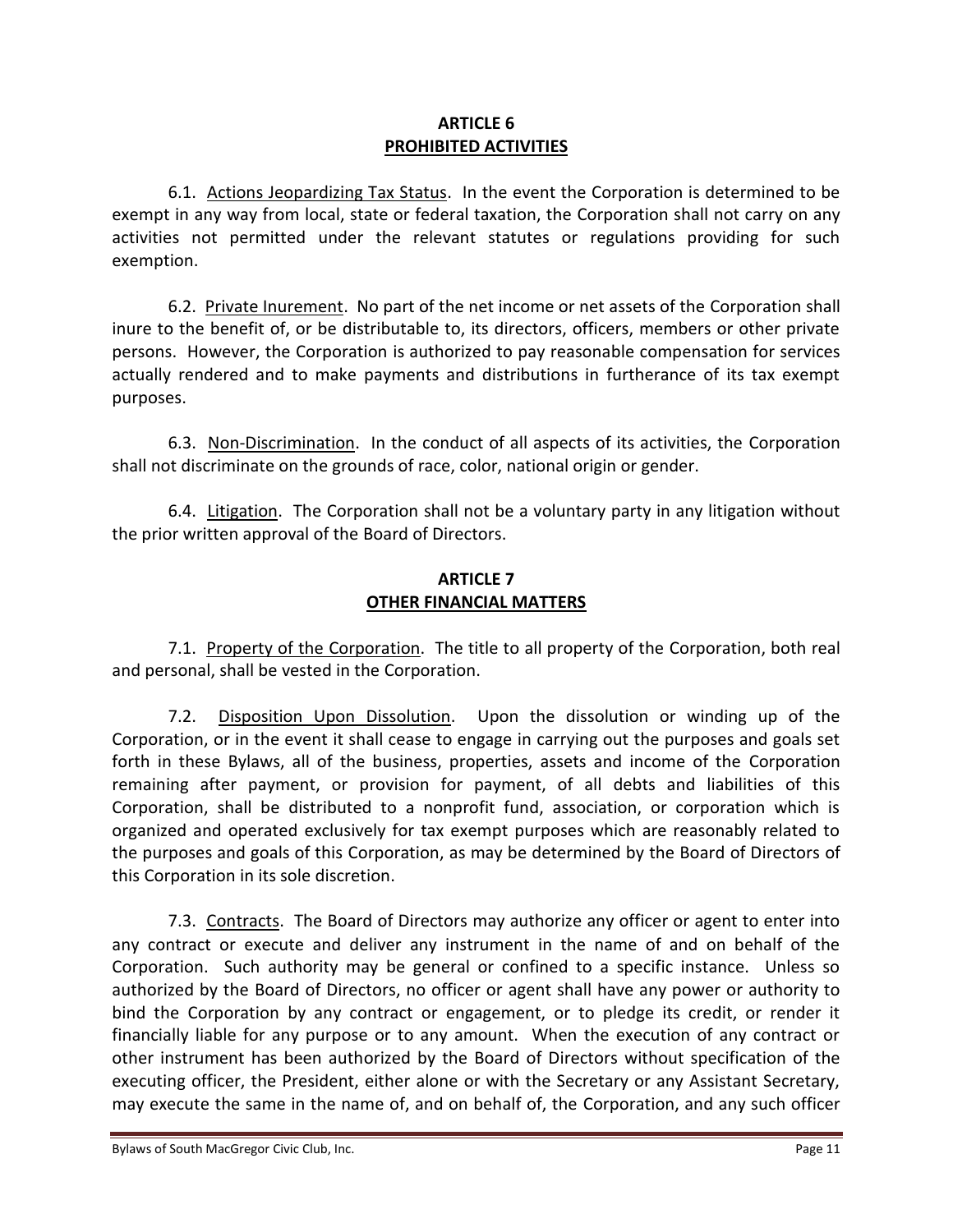may affix the corporate seal (if any) of the Corporation thereto.

7.4. Financial Accounts. The Corporation may establish one or more checking accounts, savings accounts or investment accounts with appropriate financial entities or institutions as determined in the discretion of the Board of Directors to hold, manage or disburse any funds for Corporation purposes. All checks, drafts or other orders for the payment of money shall be signed by such officer(s) or agent(s) of the Corporation, and in such manner, as is determined by the Board of Directors from time to time.

7.5. Appointment and Employment of Advisors. The Board may from time to time appoint, as advisors, persons whose advice, assistance and support may be deemed helpful in determining policies or formulating and executing programs to implement the Corporation's purposes. The Board is authorized to contract with such persons, including attorneys, accountants, agents and others as in its opinion are needed for the administration of the Corporation and to pay reasonable compensation for services and expenses thereof.

7.6. Corporate Records. All official records of the Corporation shall be open to any member for his inspection upon request.

7.7. Limitations on Debt. No debt shall be incurred by the Corporation beyond the accounts payable incurred by it as a result of its ordinary operating expenses. Specifically, without limitation, no loan shall be made to any officer or director of the Corporation. Any director or officer who assents to or participates in the making of any such loan shall be liable, in addition to the borrower, for the full amount of the loan until it is fully repaid.

7.8. Liability of Directors and Officers. No director or officer of the Corporation shall be personally liable to its creditors or for any indebtedness or liability and any and all creditors or other claimants shall rely solely upon the Corporation's assets for payment.

7.9. Liability of Members. No member of the Corporation shall be personally liable to its creditors or for any indebtedness or liability and any and all creditors or other claimants shall rely solely upon the Corporation's assets for payment.

7.10. Property Interests Upon Termination of Membership. Members have no interest in the property, assets or privileges of the Corporation. Cessation of membership shall operate as a release and assignment to the Corporation of all right, title and interest of any member, but shall not affect any indebtedness of the Corporation to such member.

7.11. Fiscal Year. The fiscal year of the Corporation shall be the calendar year.

# **ARTICLE 8 INDEMNIFICATION**

8.1. Right to Indemnification. Each person who was or is a party to or is threatened to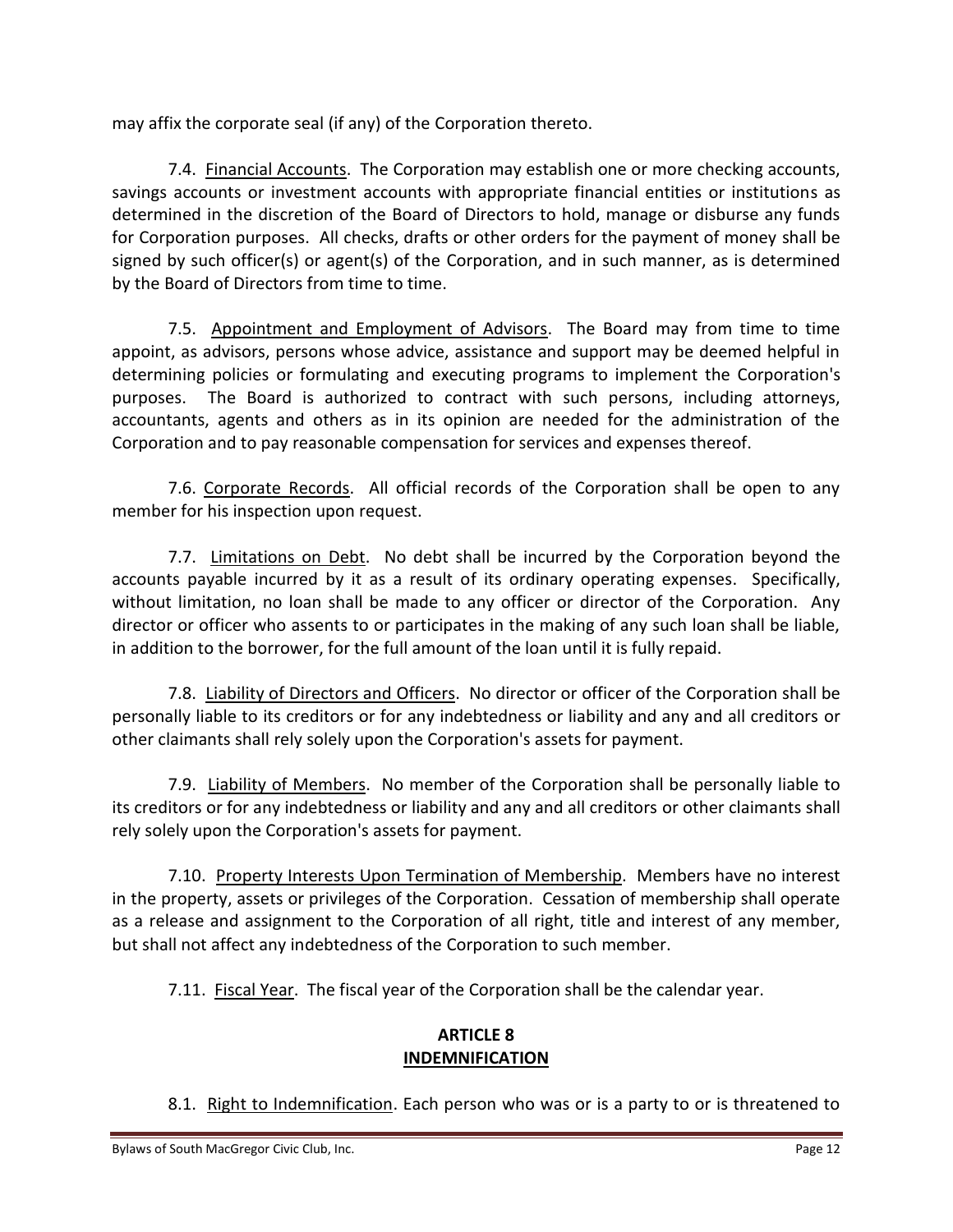be made a party to or is involved in any action, suit, or proceeding, whether civil, criminal, administrative, or investigative, formal or informal (hereinafter referred to as a "proceeding"), by reason of the fact that he or she, or a person of whom he or she is the legal representative, is or was a director or officer of the Corporation shall be indemnified and held harmless by the Corporation to the fullest extent authorized by Texas law, as it exists or may be amended (but, in the case of any such amendment, only to the extent that the amendment permits the Corporation to provide broader indemnification rights than state law permitted the Corporation to provide before the amendment), against all expenses, liability, and loss (including attorney fees, judgments, fines, or penalties and amounts to be paid in settlement) reasonably incurred by the person in connection therewith, and the indemnification shall continue for a person who has ceased to be a director or officer and shall inure to the benefit of his or her heirs, executors, and administrators; provided, however, that the Corporation shall indemnify any person seeking indemnification in connection with a proceeding, or part thereof, initiated by that person only if the proceeding, or part thereof, was authorized by the Board of Directors of the Corporation. To the extent authorized by state law, the Corporation may, but shall not be required to, pay expenses incurred in defending a proceeding in advance of its final disposition. The right to indemnification conferred in this article shall be a contract right.

8.2. Non-Exclusivity of Rights. The right to indemnification conferred in this article shall not be exclusive of any other right that any person may have or acquire under any law, agreement or otherwise.

8.3. Insurance. The Corporation may purchase and maintain insurance to protect itself and any person who is or was a director, officer or agent of the Corporation against any expense, liability or loss, whether or not the Corporation would have power to indemnify the person against the liability under these Bylaws or the laws of the state of Texas.

8.4. Changes in Texas Law. If there is any change of the Texas statutory provisions applicable to the Corporation relating to the subject matter of this Article, then the indemnification to which any person shall be entitled under this Article shall be determined by the changed provisions, but only to the extent that the change permits the Corporation to provide broader indemnification rights than the provisions permitted the Corporation to provide before the change.

8.5. Amendment or Repeal of Article. No amendment or repeal of this Article shall apply to or have any effect on any director, officer or agent of the Corporation for or with respect to any acts or omissions of the director, officer or agent occurring before the amendment or repeal.

8.6. Impact of Tax Exempt Status. The rights to indemnification set forth in this Article are expressly conditioned upon such rights not violating the Corporation's status, if applicable, as a tax exempt organization described in Section 501(c) of the Internal Revenue Code of 1986, as amended.